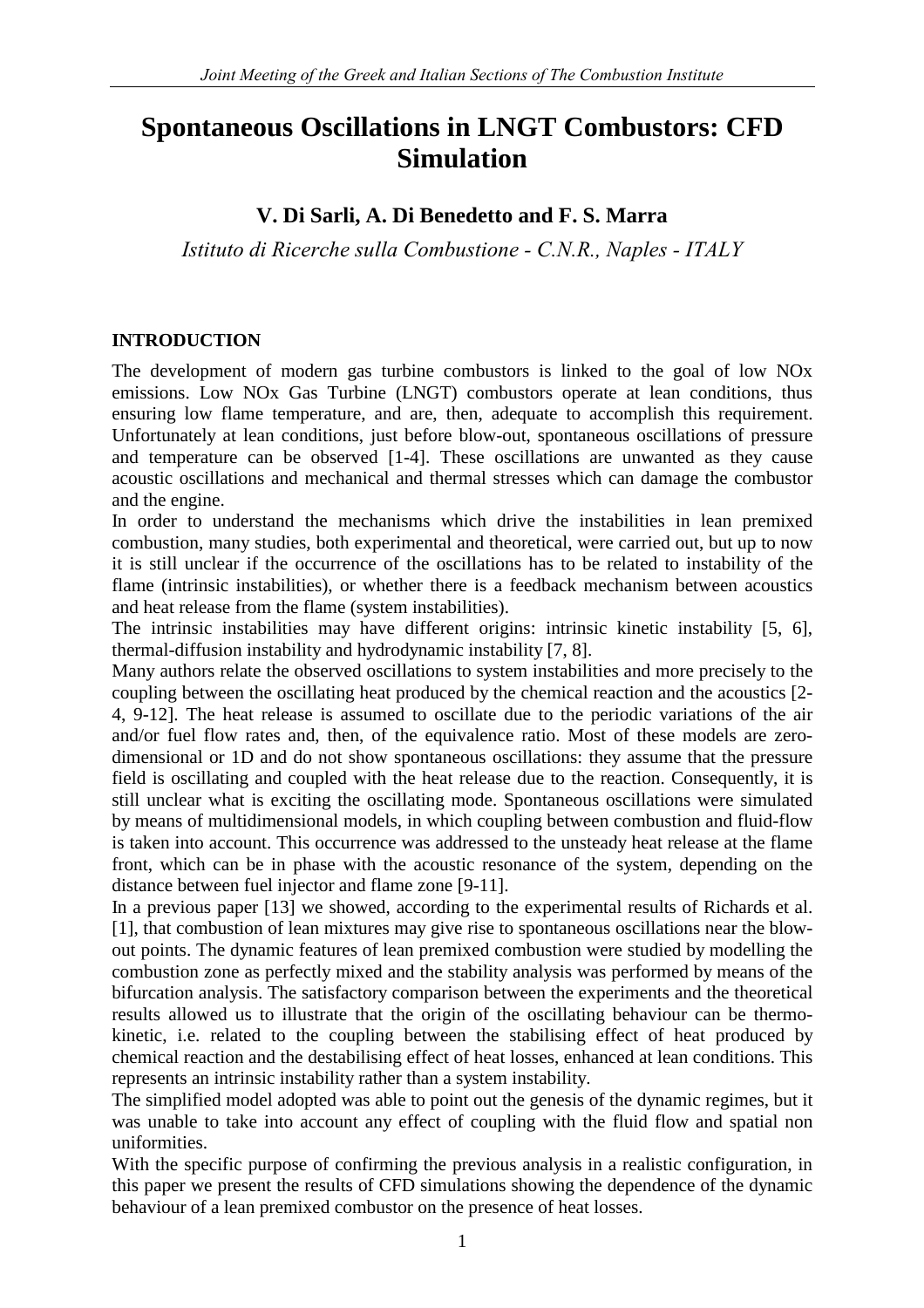#### **MATHEMATICAL MODEL DEVELOPMENT**

Numerical simulations of the LNGT combustor, used by Richards and Janus [14] in their experimental work, were carried out. A 2D axisymmetric CFD model was developed. The computational domain, shown in Figure 1, starts at the inlet plane of the premixer, where a swirling air flow enters and ends at the exit plane of the neck duct.



*Fig. 1. Computational domain and mesh adopted for all the computations.* 

In the premix duct, four injectors allow the fuel (methane) inlet. Fuel and air are mixed in the premix barrel downstream the methane inlet. The burnt gas, leaving the combustion chamber, enters the neck duct. It is worth saying that the combination of the combustion chamber and the exhaust neck is an Helmotz resonator [15], but in our simulations the acoustic instability is avoided by using appropriate boundary conditions, since this instability should hide the thermo-kinetic nature of the oscillations we are here investigating.

The model consists of the unsteady Navier-Stokes equations coupled with the conservation equations of mass and energy. Simulations were performed by solving the Reynolds Averaged Navier-Stokes equations (RANS). The renormalization group (RNG) *k-ε* model for turbulence was chosen [16]. This model is able to give good time-accurate solutions, being the turbulent time scale *k/ε* of the same order or less than the time scale of the large scale motion. The Eddy-Break-Up model was adopted to model the combustion rate. The reaction rate was combined with a kinetic, one step reaction [17].

An inlet boundary condition of fixed velocity was specified for both air and fuel. In particular, to take into account the effect of the swirler, not included in the computational domain, specific profiles of all the three velocity components were assigned at the inlet section of the premixer. At the exit of the neck a fixed static pressure was specified. By fixing the inlet velocity, it is possible to eliminate the flow rate fluctuation due to the impinging of the acoustic waves on the inflow boundary. This fluctuation leads to the coupling between the heat produced by the chemical reaction and the acoustics. On the other side, at the outlet, assigning constant static pressure means that the pressure perturbations vanish at the outflow [18].

The external walls of the combustor were assumed as cooled by fixing the wall temperature, for the base simulation, at a value equal to 400 K. The CFD-GEOM code [19] was used to develop the 2D axisymmetric structured grid, with 18820 computational cells in total, shown in Figure 1. The time integration was performed by using the second order Crank-Nicholson scheme, with a time step equal to 1.0E-5 s, for temporal differencing and a second order scheme for spatial differencing. The resulting system of non-linear algebraic equations was solved by means of the CFD-ACE+ code [19].

### **RESULTS**

The base case was run starting from the combustor filled with air at 533 K and feeding methane which spontaneously ignites. The CPU time required to reach the stationary solution was about 500 hr on an AMD 1700 MHz single processor workstation. The operative conditions are: velocity in the premixer equal to 30 m/s; pressure  $P_0 = 500000$  Pa; air and fuel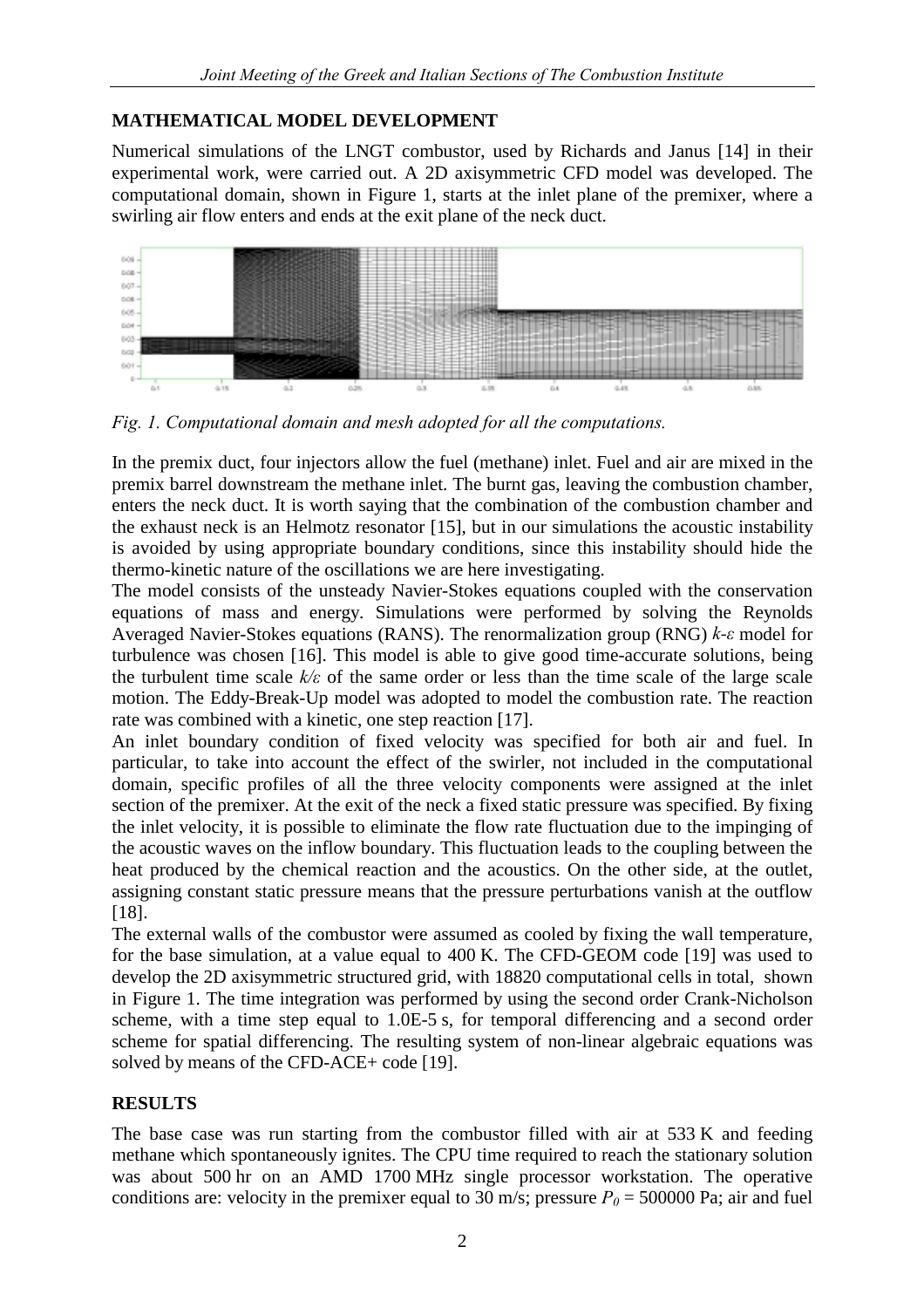

inlet temperature equal to 533 K; nominal fuel equivalence ratio equal to 0.77.

*Fig. 2 Time profiles of the oscillations close to the flame tip for the base case: reduced pressure, P - P0 , and temperature, T (left); two entire cycles of the oscillations of reduced pressure, temperature and fuel mass fraction, Y<sub>CH4</sub> (right).* 

In Figure 2 (left), reduced pressure,  $P - P_0$ , and temperature,  $T$ , as function of time in a position close to the flame tip, calculated starting from the time required to ignite the mixture, are shown. It appears that after a transient phase, self-sustained oscillations stabilise with frequency equal to about 1400 Hz. In the same figure (right) two entire cycles of the oscillations of reduced pressure, temperature and fuel mass fraction are shown. It is worth noting that fuel mass fraction and temperature oscillations are in phase in agreement with our previous finding [13].

Being the acoustic instability of the system suppressed by the specified boundary conditions, the found dynamic behaviour cannot be addressed to the acoustics of the simulated combustor, whose natural frequency, in the adopted operative conditions, is about 300 Hz.



*Fig. 3 Reduced pressure, P - P<sub>0</sub>, and temperature, T, as function of time, in a position close to the flame tip for the adiabatic case.* 

On the ground of the results presented in [13], knowing the role played by heat losses in driving combustion instabilities, we carried out a simulation in which, leaving unchanged any other parameter, the combustor walls were assumed adiabatic. In Figure 3, reduced pressure and temperature, as calculated in the same probe position of Figure 2, are plotted as function of time. After an oscillating transient phase, a stable steady state point is reached.

In Figure 4 (left) the snapshot of the reaction rate in the base case at  $t = 0.2$  s is shown. Figure 4 (right) shows the steady reaction rate profile in the adiabatic case. The irregular location of the leading edge of the flame is due to the adoption of the simple Eddy-Break-Up model, that is well know to overestimate the burning rate in the highly strained regions like the wall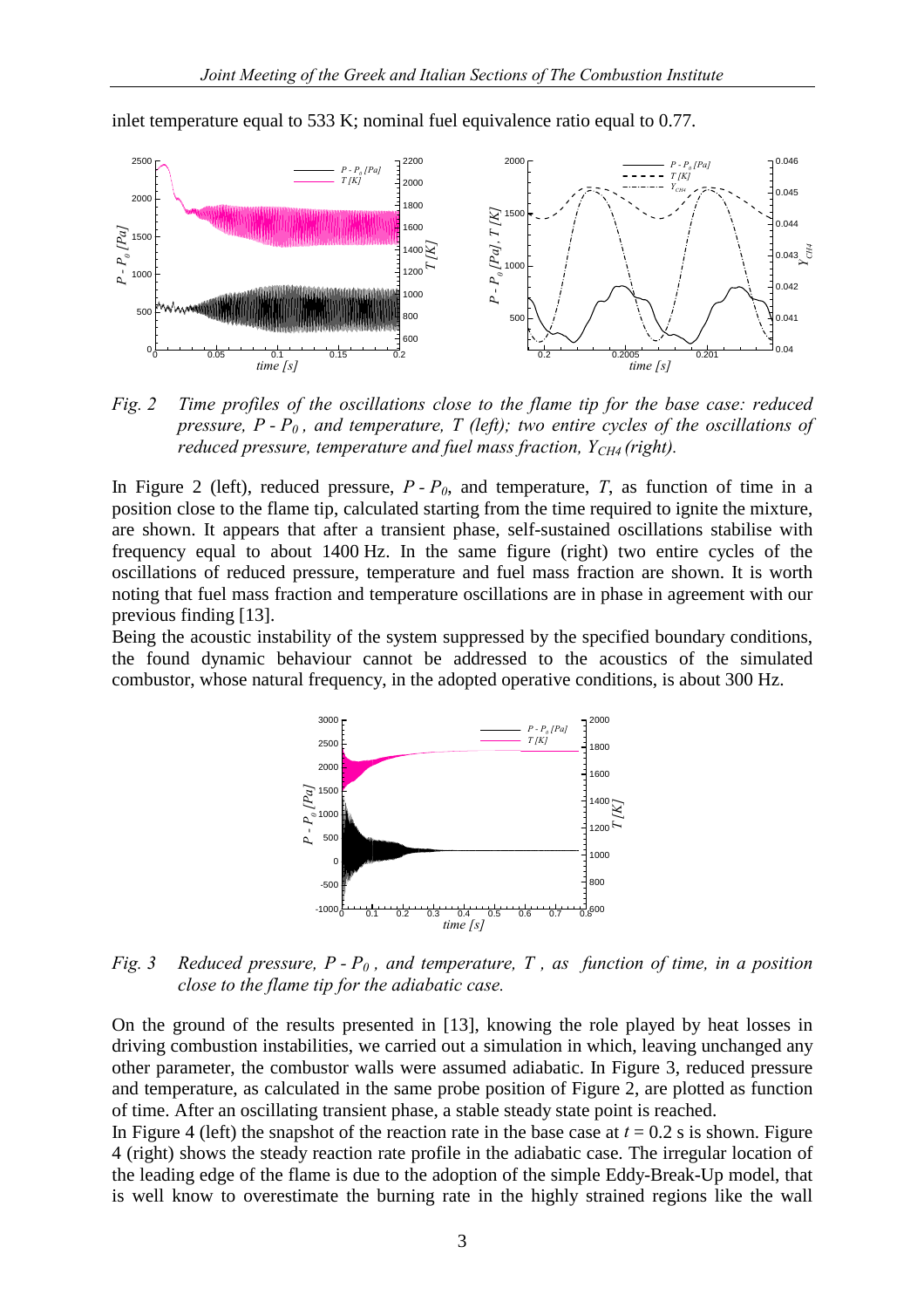zones [20].



*Fig. 4 Reaction rate field profile [kg/(m<sup>3</sup>s)]: base case at t = 0.2 s (left); adiabatic case at t = 0.78* s *(right).* 



*Fig. 5 Axial component of velocity field profile [*m/s*]: base case at t = 0.2* s *(left); adiabatic case at t = 0.78 s (right).* 



*Fig. 6 Fuel equivalence ratio field profile whit superposed isolines of the reaction rate (corresponding the inner to -100, the outer to -10 [kg/(m<sup>3</sup>s)]): base case at t = 0.2 s (left); adiabatic case at t = 0.78 s (right).* 

In both cases the chemical reaction takes place along the inner and the outer shear layer where the cold premixed reactants and the hot products are mixed and burnt. In the base case the unstable flame is clearly unable to attach to the combustor wall, while in the adiabatic case the flame is anchored to the wall.

Moreover, in the base case the swirling flow entering the combustion chamber is attracted by the cold combustor wall, consequently it opens up, creating inner and outer recirculation zones, as it is shown in Figure 5 (left). In the adiabatic case (Figure 5 right), being the combustor cooling absent, the flow expands only slightly, but the two recirculation zones are still present: the outer one is shifted ahead, while the inner one is reduced.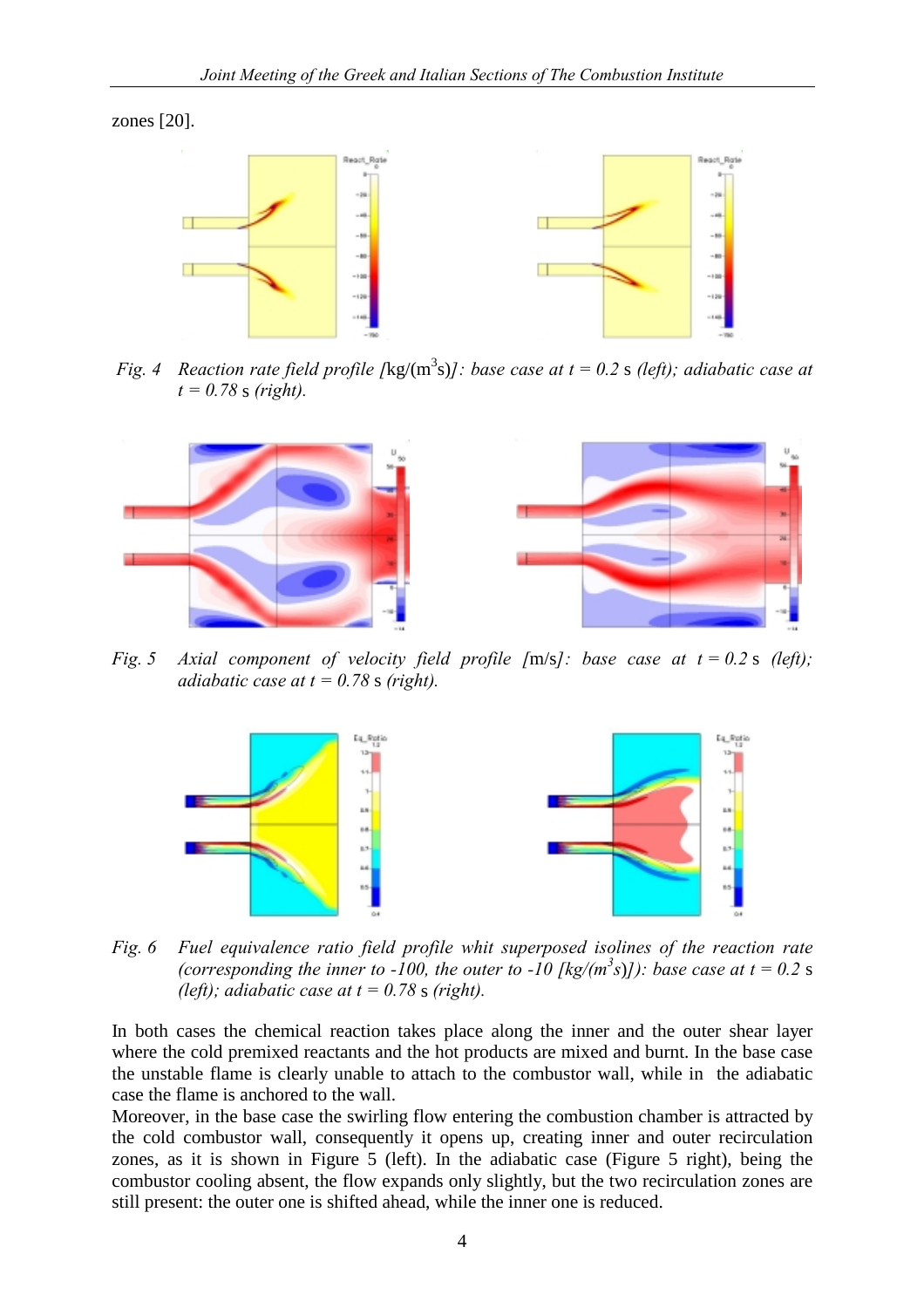

*Fig. 7 Temperature field profile [*K*]: base case at t = 0.2* s *(left); adiabatic case at t = 0.78*  s *(right).* 

In Figure 6 the maps of the fuel equivalence ratio are shown for both cases. In the inner side of the flame, a fuel richer mixture is present, while in the outer side the mixture is leaner: this condition, recognizable by the isolines of the reaction rate also reported, occurs for both cases. These profiles are due to a partial mixing established in the premixer by the swirling flow.

Temperature maps (Figure 7) show a strong difference between the two cases. The inner recirculating gases are always hotter than the outer ones. In the base case, the outer burnt gases, before mixing whit the fresh reactants, lick the cold combustor walls, lose heat and, then, cool the outer flame zone. In the adiabatic case they remain hot. As a consequence, in the outer side of the flame, which is the leaner mixture, a cooling of the gases occurs in the base case. In both cases the inner side of the flame is steady being stabilised by the rich mixture and the heat exchange with hot recirculating gases. The instability of the flame is produced in the outer side, where a different behaviour between the two cases is observed. In the adiabatic case, the flame is able to self-sustain, though lean, being surrounded by the hot recirculation stream. On the contrary, in the non-adiabatic case, the coupling between lean conditions and heat losses leads to the spontaneous oscillations.



*Fig. 8 Bifurcation diagram: temperature amplitude as a function of the combustor wall temperature.* 

In order to study the effect of the cooling medium temperature, in Figure 8 the amplitudes of the temperature oscillations near the flame tip are shown as a function of the wall temperature. It appears that the oscillations are present up to a combustor wall temperature equal to 1400 K and disappear thereafter, showing a bifurcational behaviour. This result points out that the coupling between lean conditions and heat losses is the relevant mechanism in driving the onset of the oscillations, thus suggesting that the results we